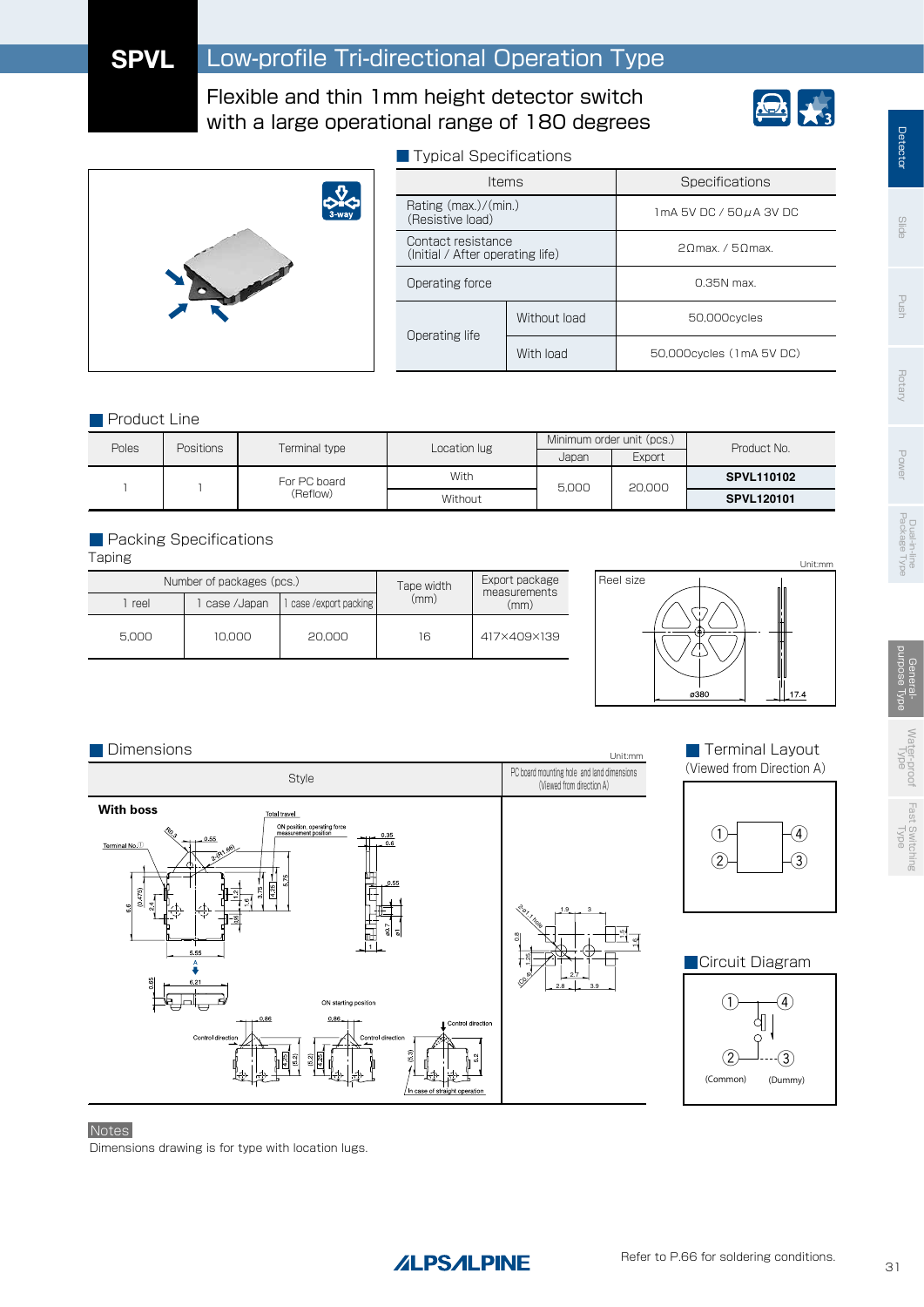# List of Varieties Detector Switches

|                                                | <b>Series</b>                                                               | General-purpose Type               |                |                                    |                                |  |
|------------------------------------------------|-----------------------------------------------------------------------------|------------------------------------|----------------|------------------------------------|--------------------------------|--|
|                                                |                                                                             | <b>SSCQ</b>                        | <b>SSCM</b>    | <b>SPVL</b>                        | <b>SPPB</b>                    |  |
| Photo                                          |                                                                             |                                    |                |                                    |                                |  |
|                                                | Operation type                                                              | Two-way<br>Two-direction type      | Two-way        | Three-way                          | One-way<br>Two-way             |  |
|                                                | W                                                                           | 3.8                                | 5              | 5.55                               | 6.3                            |  |
| <b>Dimensions</b><br>(mm)                      | D                                                                           | 3.6                                | $\overline{4}$ | 6.6                                | З                              |  |
|                                                | $\boldsymbol{\mathsf{H}}$                                                   | 0.9                                | 1.5            | $\mathbf{1}$                       | 4.9                            |  |
|                                                | Operating temperature range                                                 | $-10^{\circ}$ C to $+60^{\circ}$ C |                | $-40^{\circ}$ C to $+85^{\circ}$ C |                                |  |
|                                                | Automotive use                                                              |                                    |                |                                    |                                |  |
|                                                | Life cycle (availability)                                                   |                                    |                |                                    |                                |  |
|                                                | 1 / Two-direction type:<br>1/2<br>Poles / Positions<br>2-position each side |                                    | 1/1            |                                    |                                |  |
| Rating (max.)<br>ImA 5V DC<br>(Resistive load) |                                                                             |                                    | 0.1A 30V DC    |                                    |                                |  |
| Rating (min.)<br>(Resistive load)              |                                                                             | 50µA 3V DC                         |                |                                    |                                |  |
| Operating life<br>without load                 |                                                                             | $50,000$ cycles $5\Omega$ max.     |                |                                    | 50,000cycles<br>$2\Omega$ max. |  |
| Durability                                     | Operating life<br>with load<br>Rating (max.)<br>(Resistive load)            | $50,000$ cycles $5\Omega$ max      |                |                                    | 50,000cycles<br>$2\Omega$ max. |  |
|                                                | Initial contact<br>resistance                                               |                                    | $2\Omega$ max. |                                    | $1\Omega$ max.                 |  |
| Electrical<br>performance                      | Insulation<br>resistance                                                    |                                    |                |                                    |                                |  |
|                                                | Voltage proof                                                               |                                    |                |                                    |                                |  |
| Mechanical                                     | Terminal<br>strength                                                        | 0.5N for 1minute                   |                | IN for Iminute                     | 3N for 1minute                 |  |
| performance                                    | Actuator<br>strength                                                        | 1N                                 | 2N             | 5N                                 | 10N                            |  |
|                                                | Cold                                                                        | $-20^\circ$ C 96h                  |                | $-40^{\circ}C$ 500h                |                                |  |
| Environmental<br>performance                   | Dry heat                                                                    | 85°C 96h                           |                | 85°C 500h                          |                                |  |
|                                                | Damp heat                                                                   | 40°C, 90 to 95%RH 96h              |                |                                    | 60°C, 90 to 95%RH 500h         |  |
|                                                | Operation force                                                             |                                    |                | 0.35N max.                         |                                |  |
|                                                | 29<br>Page                                                                  |                                    | 30             | 31                                 | 32                             |  |

Note

● Indicates applicability to all products in the series.

**Rotary** 

**Detector** 

 $rac{1}{100}$ 

Generalpurpose Type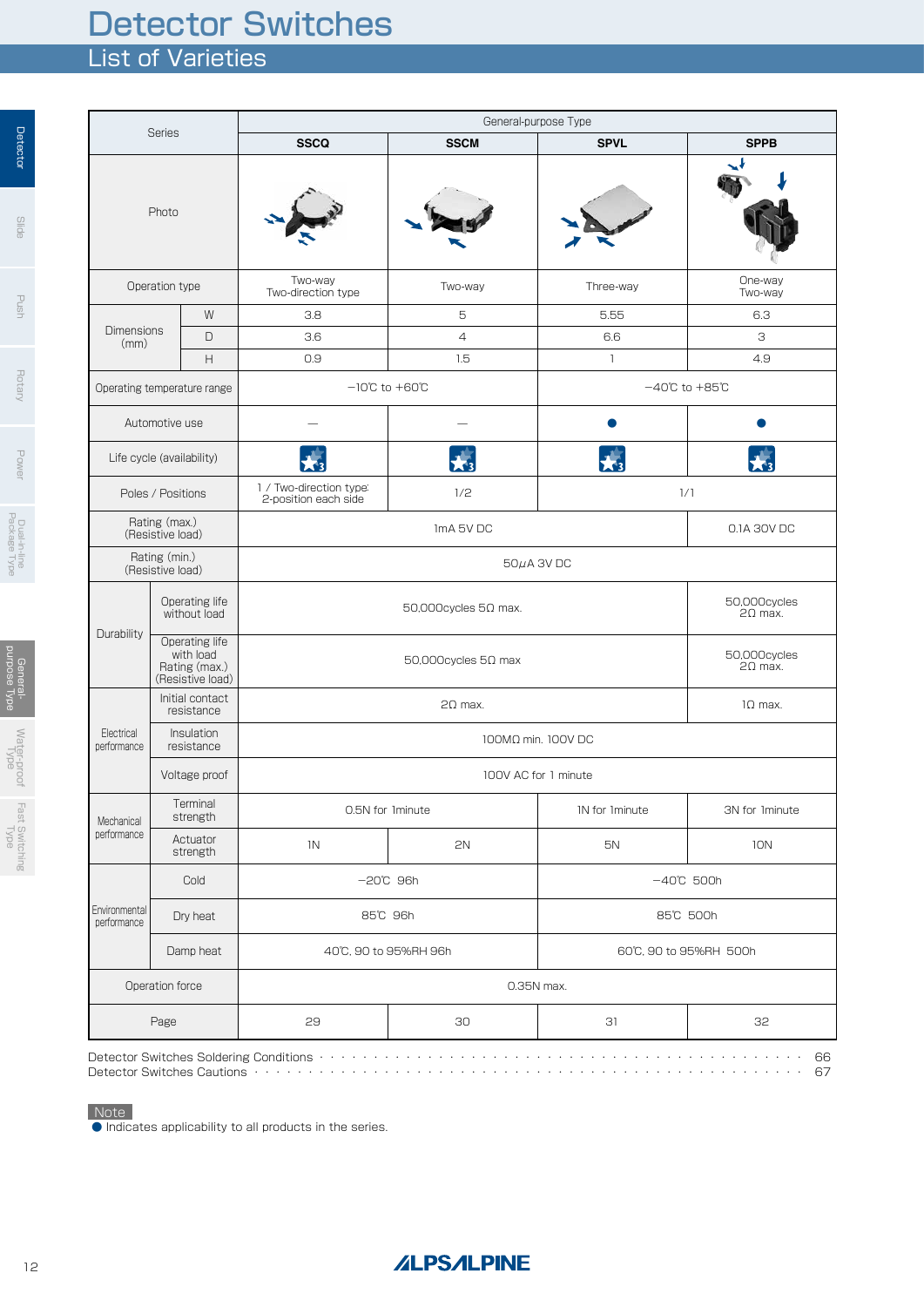## Detector Switches / Soldering Conditions

### Example of Reflow Soldering Condition

- 1. Heating method: Double heating method with infrared heater.
- 2. Temperature measurement: Thermocouple φ0.1 to 0.2 CA (K) or CC (T) at soldering portion (copper foil surface).
- A heat resisting tape should be used for fixed measurement.
- 3. Temperature profile



| Series (Reflow type) | A (°C) 3s max. | B(C) | C(s) | D(T) | E(C) | F(S) |
|----------------------|----------------|------|------|------|------|------|
| <b>SPPB</b>          | 250            |      | 40   |      |      |      |
| <b>SPVE</b>          |                |      |      |      |      |      |
| <b>SPVL</b>          |                |      |      |      |      |      |
| <b>SPVM</b>          |                | 230  | 40   | 180  | 150  | 120  |
| <b>SPVN</b>          |                |      |      |      |      |      |
| <b>SPVR</b>          | 260            |      |      |      |      |      |
| <b>SPVS</b>          |                |      |      |      |      |      |
| <b>SPVT</b>          |                |      |      |      |      |      |
| <b>SSCM</b>          |                |      |      |      |      |      |
| <b>SSCQ</b>          |                |      |      |      |      |      |
| <b>SPVQC</b>         | 250            |      |      |      |      |      |

### **Notes**

1. The condition mentioned above is the temperature on the mounting surface of a PC board. There are cases where the PC board's temperature greatly differs from that of the switch, surface depending on the PC board's material, size, thickness, etc. The above-stated conditions shall also apply to switch surface temperatures.

2. Soldering conditions differ depending on reflow soldering machines.

Prior verification of soldering condition is highly recommended.

| Reference for Hand Soldering |  |
|------------------------------|--|
|------------------------------|--|

| <b>Series</b>                                                                  | Soldering<br>temperature | Soldering time |  |
|--------------------------------------------------------------------------------|--------------------------|----------------|--|
| SPVS, SPVN, SPVT, SPVM, SPVR,<br>SPVE, SSCQ, SSCM, SPVL, SSCT,<br><b>SPVQC</b> | 350±5°C                  | 3s max.        |  |
| SPVQ1, SPVQ3, SPVQ6, SPVQ7,<br>SPVQ8, SPVQ9, SSCN, SPVQA                       | $300 \pm 10$ °C          | $3 + 1 / 0s$   |  |
| <b>SPPB (Reflow)</b>                                                           | 300±5°C                  | 5s max.        |  |
| SSCF, SPPB (For Lead, Dip)                                                     | $350 \pm 10^{\circ}$ C   | $3 + 1 / 0s$   |  |

### Reference for Dip Soldering (For PC board terminal types)

|                                                                                              |                           | <b>Items</b>       | Dip soldering            |                          |  |  |
|----------------------------------------------------------------------------------------------|---------------------------|--------------------|--------------------------|--------------------------|--|--|
| <b>Series</b>                                                                                | Preheating<br>temperature | Preheating<br>time | Soldering<br>temperature | Duration of<br>immersion |  |  |
| SSCT, SPVQ1, SPVQ3,<br><b>SPVQ6, SPVQ7, SPVQ8, 100±10°C 60s max. 260±5°C</b><br>SPVQ9, SPVQA |                           |                    |                          | 5±1s                     |  |  |
| <b>SPPW8, SPPB</b>                                                                           | 100 °C<br>max.            |                    | 60s max. 255±5℃          | 5±1s                     |  |  |
| <b>SSCF</b>                                                                                  |                           |                    | $260 \pm 5$ °C           | 5±1s                     |  |  |



Detector

**Slide** 

usnd

**Hotary** 

Power